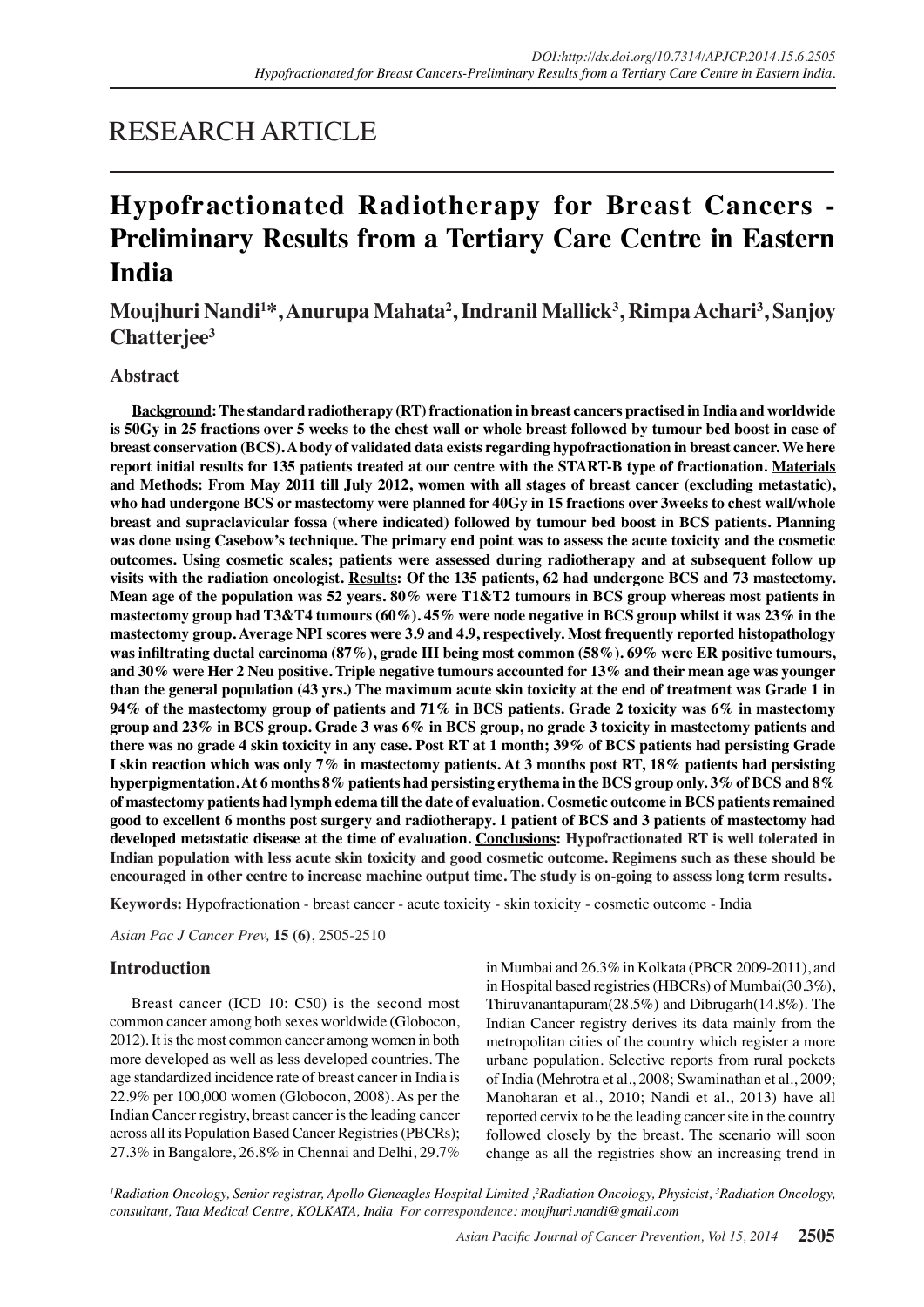#### *Moujhuri Nandi et al*

the percentage of breast cancer cases to the total number of cancer cases registered over the years. Bangalore and Chennai show more than 3% change over the years while Delhi, Bhopal and Mumbai show changes between 1-2% whilst on the other hand for cervical cancer, all the registries show a decreasing trend (Takiar et al., 2008). By 2020, breast cancer is set to overtake cervical cancer as the most common type of cancer among all women in India (Shetty, 2012).

Radiotherapy remains one of the most effective modalities of treatment for breast cancer. It is indicated in almost all cases of breast cancers that have undergone breast conservation surgery (EBCTCG 2011) and in selected cases where mastectomy has been performed (Gebski et al., 2006; Pierce, 2005). Increasing number of breast malignancies has rendered a huge burden on the radiotherapy departments trying to keep pace with the increasing number of treatments.

The standard fractionation schedule for adjuvant breast cancer radiotherapy adhered to in India and worldwide is a total dose of 50 Gy in 25 fractions over a period of 5 weeks. For the BCS patients a further boost dose of 10- 15 Gy is required to improve local control extending the total treatment time to an average of 6-7 weeks (Bartelink et al., 2007). Therefore a fractionation schedule which will decrease the total treatment time to 3 weeks while providing the same cosmetic results and local control will provide logistic benefits not only for the patients but for the radiotherapy departments of the country as well.

Several trials have been done in the West considering hypofractionation in breast cancer. In 2002, Whelan et al., reported the 5-year results of their trial in which they compared whole breast radiotherapy dose of 50 Gy given in 25 fractions over 35 days versus a hypofractionated schedule of 42.5 Gy given in 16 fractions over a period of 22 days, after breast-conserving surgery in women with axillary lymph node negative breast cancer. Local recurrence rates and cosmetic outcomes were similar in both groups (Whelan et al., 2002). They subsequently updated their long term results in 2010 (Whelan et al., 2010) which re-affirmed their conclusions.

Hypofractionation in breast cancer has been practised extensively in the UK. START Trial A (START Trialists' Group, 2008) randomized 2236 women with early breast cancer post surgery into three radiotherapy fractionation schedules of 50 Gy in 25 fractions, 41·6 Gy or 39 Gy in 13 fractions of 3·2 Gy or 3 Gy over 5 weeks. Loco-regional tumour relapse was the primary endpoint. After a median follow up of 5·1 years the rate of local-regional tumour relapse at 5 years was 3·6% after 50 Gy, 3·5% after 41·6 Gy, and 5·2% after 39 Gy. From a planned meta-analysis; estimates of  $\alpha/\beta$  value obtained for tumour control was 4.6 Gy and for late change in breast appearance (photographic) was 3·4 Gy. It was inferred that breast cancer and the dose-limiting normal tissues responded similarly to change in radiotherapy fraction size. START Trial B (START Trialists' Group, 2008) compared 2215 women with early breast cancer (pT1-3a pN0-1 M0) with two fractionation schedules of 50 Gy in 25 fractions of 2 Gy over 5 weeks and 40 Gy in 15 fractions of 2·67 Gy over 3 weeks. After a median follow up of 6 years; the rate of

loco-regional tumour recurrence at 5 years was 2·2% in the 40 Gy group and 3·3% in the 50 Gy group. This trial established that a hypofractionated schedule of 40 Gy in 15 fractions was equivalent to the standard schedule of 50 Gy in 25 fractions in terms of rates of tumour relapse and late adverse effects. Recently a 10 year update of both the START trials was reported. It stated that the 10-year rates of loco-regional relapse did not differ significantly between the 41·6 Gy and 50 Gy or the 39 Gy regimen groups in START A or between the 40 Gy group and the 50 Gy group in START B. It further revealed that normal tissue effects were actually less in the 39 Gy group and did not differ significantly between  $41·6$  Gy and  $50$  Gy groups in START A. Also in START-B, breast shrinkage, telangiectasia, and breast oedema were significantly less common in the 40 Gy group than in the 50 Gy group. (Haviland et al., 2013)

Sadly the data for hypofractionation in breast cancer from India is lacking. There has been no randomized controlled trial till date. We report the preliminary results of first 135 patients treated at our centre with START-B type of fractionation.

### **Materials and Methods**

Breast cancer patients of all stages (excluding metastatic) who had undergone surgery; either breast Conserving Surgery (BCS) or mastectomy registered in the Department of Radiotherapy from May 2011 to June 2012 were included in the present study. A detailed history was taken, clinical examination was performed and all staging investigations were completed if they had not been performed earlier. Review of the histopathology report was done in the Department of Pathology for those patients who had been operated outside. Staging was done according to UICC-TNM classification ( $7<sup>th</sup>$  edition).

A proforma was made to assess baseline post surgery cosmesis of the operated breast with respect to the contralateral normal breast in case of BCS patients. It included breast distortion, breast shrinkage, breast oedema, induration, telangiectasia graded with a 4 point scale. Brachial plexopathy was evaluated with respect to pain, numbness, paraesthesia and motor weakness which too was graded with a 5 point scale. Grading was done on the basis of the perceived difference by a single radiation oncologist mostly, 0 for no change, 1 for slight change (usually less than 25%), 2 for moderate (25- 50% change), 3 for severe (50-75% change). In case of brachial plexopathy too, grading was done as 0 for nil, 1 for slight (usually less than 25%), 2 for moderate (25-50% change), 3 for severe (50-75% change) and 4 for very severe  $( > 75\%)$ .

CT simulation was done for all patients. Patients were planned supine, on All-in-one(AIO) solution breast board, arms above head supported on a low arm rest holding a central pole with knuckles recorded(whether up/down). The position was marked after set up for planning CT scan and for daily reproducibility during radiotherapy treatment. 5mm thickness non- contrast enhanced CT images were acquired from the level of mastoid to the umbilicus (given the SCF coverage required for the patients) on our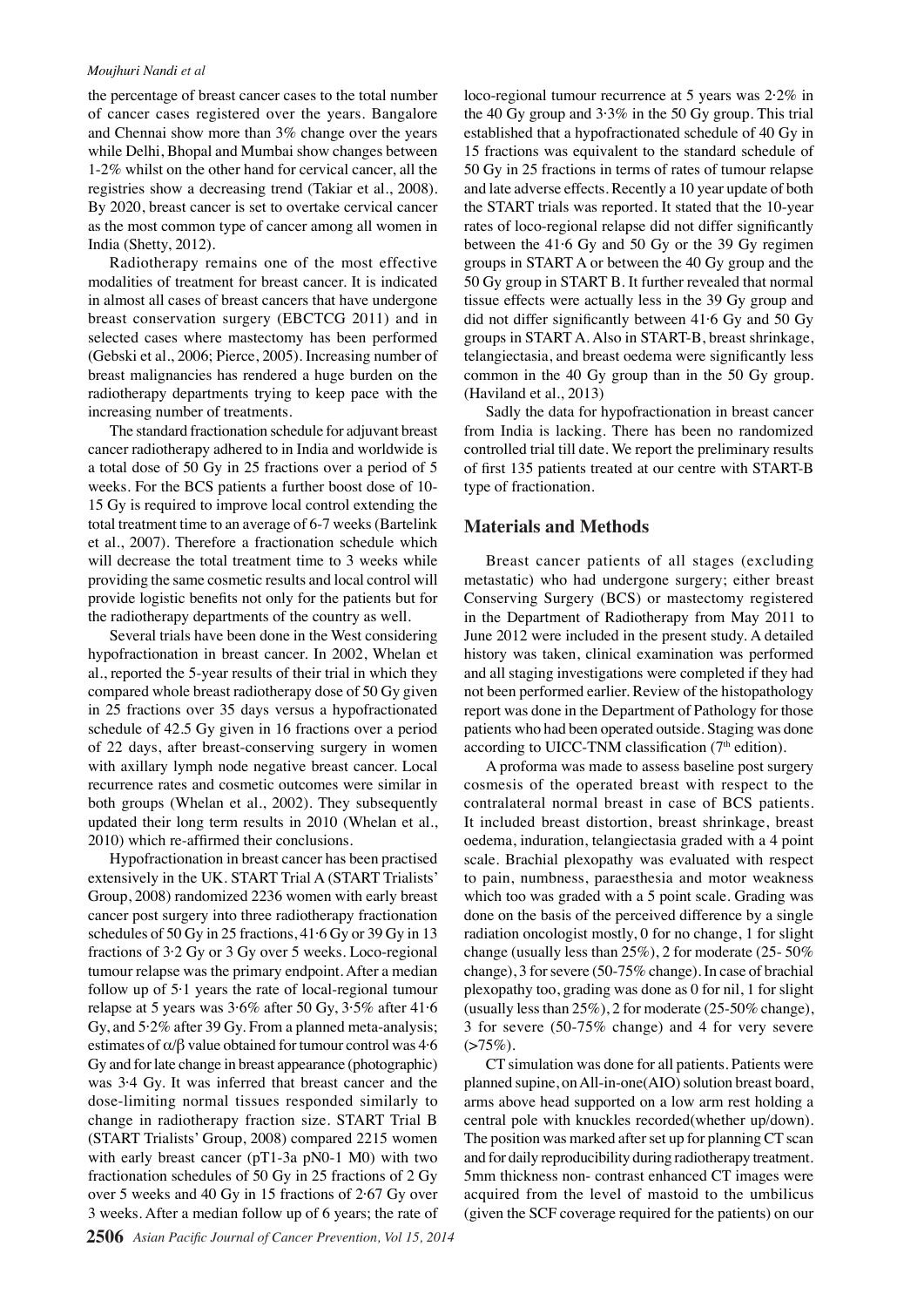#### *DOI:http://dx.doi.org/10.7314/APJCP.2014.15.6.2505 Hypofractionated for Breast Cancers-Preliminary Results from a Tertiary Care Centre in Eastern India.*

CT scanner (Lightspeed Xtra GE CT scanner 16 slice). Radio-opaque wires were used to mark the mastectomy scar and clinical boundaries which extended superiorly to 1cm above the palpable breast tissue/contralateral breast tissue in case of mastectomy patients, inferiorly at 1 cm below inframammary fold, medially at the midline, and lateral at the midaxillary line. For patients with intact breast whole breast was additionally outlined with the wires. The computed tomography (CT) data were then transferred to TPS system (Eclipse 3D version 10; Varian Medical Systems Inc., Palo Alto, USA) for contouring.

3D breast planning was done in our centre with two tangentials of 6MV photon by the Casebow's technique (MP Casebow, 1984). No PTV was delineated for breast / chest wall irradiation. The wire marked borders constituted the field borders in both the mastectomy and BCS patients. Dose was normalized at the ICRU reference point (ICRU 50). Field in field technique was used to ensure dose homogeneity within the target volume (-5% - +7%) All the organs at risk namely bilateral lungs, heart and contralateral breast were delineated. No dose constraints were set for the heart or lungs. Maximum acceptable lung depth to be included in any cross section was 2cm. The heart was outlined to the pericardium. An assessment of heart dose was made in left sided tumours. The supraclavicular field (SCF) was treated with a separate anterior field matched with the tangentials with a 90 degree couch angle. Superior limit was placed at level of cricoids or 3cm above medial end of clavicle whichever was superior. Inferiorly it was matched with the tangentials, lateral border was placed at the junction of medial 2/3rd and lateral 1/3rd of the clavicle including the coracoid process and medial limit was placed at the medial margin of the head of clavicle. Dose was prescribed at Dmax. For the breast conserved patients electron boost was planned and delivered after completion of photon therapy. 10- 16 Gy in 5-8 fractions were prescribed at Dmax using energies of 6-12 MeV depending on the size and depth of tumour cavity. Boost planning was done manually with the help of mammography, CT scans and metallic clips that had been kept by surgeons at the time of surgery to delineate the tumour cavity.

Patients were reviewed weekly during radiotherapy and at the end of radiation. Follow up schedule was as follows: at 4-6 weeks following completion of radiotherapy, then at 3 months post treatment followed by 6 monthly intervals. Clinical examination was done at each follow up. Bilateral mammograms were obtained annually. Acute toxicity was graded according to RTOG criteria, during treatment and at the follow-up visits. The toxicity grading and cosmetic grades were scaled mostly by a single radiation oncologist. The overall cosmetic outcome was measured as excellent, good, fair, or poor.

# **Results**

The present study reports 135 cases of breast carcinoma of all stages (excluding metastatic) registered in our department from the month of may 2011 till June 2012. Of this; 73 patients had undergone mastectomy and BCS had been done for the rest 62 patients. Mean age of

the population was 52 years (48 years and 56 years in BCS and mastectomy group respectively). Right sided tumours were 76 in number and 59 were left sided cancers.

The tumours in the BCS group were mostly early staged tumours with pT1 being 22.5% (n=14) and pT2 being 59% (n=37). There were 9 cases of clinically and radiologically staged T3 and T4 tumours (T3=5, T4=4) accounting for 15% of total number of cases. The stage was not known in one patient and in 2 (3.22%) cases there was complete resolution of tumour following neo adjuvant chemotherapy. The nodal status was negative in 45% of cases (n=28). Among the node positive patients; 22 women  $(35\%)$  had 1-3 nodes in the axilla  $(pN1)$ , 4-9 lymph nodes (pN2) were detected in 5 women (8%) and pN3(>10 axillary lymph nodes) was reported in 3(4.8%) women. The nodal status was unknown in 3 patients (4.8%) and there were 2 cases (3.2%) of DCIS. The mean tumour size (T) in the BCS group was 2.7 cm; mean number of nodes was 1 and a mean Nottingham Prognostic Index (NPI) calculated was 3.9. For the group of women who underwent mastectomy, higher staged tumours were reported more frequently. About 60% of tumours were staged T3 or higher [T3=33(45%), T4-11(15%)]. 46% of women had a tumour size of 2-5 cm (pT2=34) and only 4 cases (5%) had a tumour size of less than 2 cm. In 2 women the primary tumour size was not known. The nodal status was positive in 83% of cases with  $pN1=37%$ ,  $pN2=16%$ and pN3=14%. The nodal status remained unknown in 2 cases. The mean T size in mastectomy group was 4.5cm, average number of nodes was 5 and an average NPI score was 4.9.

The most common reported histopathology was infiltrating ductal carcinoma;  $91\%$  in BCS cases (n=57) and 84% (n=62) in the mastectomy group. Invasive lobular carcinoma was reported in 2 cases of mastectomy group. Grade III tumours were most common in both BCS and mastectomy patients accounting for 53% (n=33) and 63% (n=46) respectively. About 22-23% women had a histopathology reporting grade II tumours across both BCS and mastectomy group of patients. Grading was not available for 8% of mastectomy and 11% of BCS patients.

Most of the patients were ER positive in both BCS  $(n=41, 66\%)$  and mastectomy group  $(n=45, 72\%)$ . PR positivity was around 41-43% in BCS and mastectomy group, whereas Her 2 neu positivity was 37% in BCS group (n=23) and 30% in mastectomy group (n=22). The percentage of triple negative patients was 13-14% in both groups and their mean age was younger being 43years in BCS group and 44years in mastectomy group.

70% (n=44) patients received chemotherapy in BCS group of which 45% (n=28) had been prescribed a taxane based regimen. 10 patients (16%) had not been prescribed any chemotherapy and 2 patients (3.6%) did not opt for the same. 10 patients had received chemotherapy in the neoadjuvant setting (16%) whereas for the rest it was in the adjuvant setting. In the mastectomy group; 83% (n=61) patients received chemotherapy of which taxane based regimen was prescribed for  $68\%$  (n=50).  $27\%$  (n=20) received chemotherapy in the neoadjuvant setting whereas for the majority it was an adjuvant treatment  $(n=41, 56\%)$ . About 6%patients did not opt for any chemotherapy.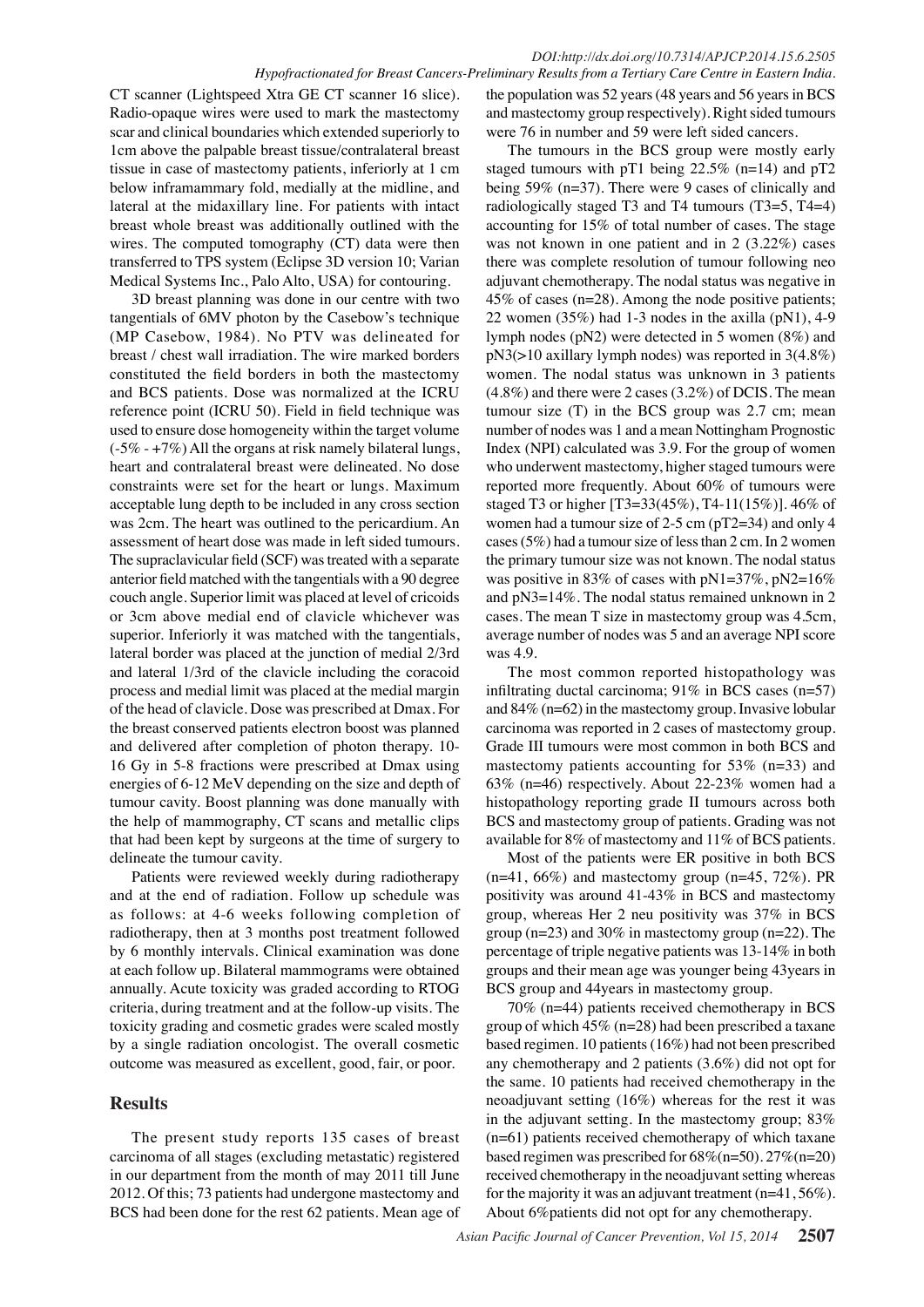#### *Moujhuri Nandi et al*

Skin toxicity grading was done according to RTOG criteria. During and by the end of radiation  $45/62(72\%)$ patients had grade 1 skin reaction,  $15/62$  grade  $2(24%)$  and only  $3/62$  (4.8%) had grade 3 reaction in the BCS group with no grade 4 toxicity noted in any of the patients. In the mastectomy group; 94% patients had grade 1 skin reaction,  $6\%$  grade 2 with no patients reporting grade  $3/4$ toxicity.

At first follow up which was done 4-6 weeks after completion of RT about 24 (39%) patients had persisting grade 1 skin reaction in the BCS group which was noted in 7% (n=5) of mastectomy patients. At 3 months follow up post RT, 16% patients in the BCS group and about 2% patients in the mastectomy group were noted to have a persisting hyperpigmentation. At the completion of 6 months post radiotherapy 5 patients (8%) in the BCS group only had a persisting erythema.

At the time of analysis, lymphoedema was noted in 3 patients (4.8%) of BCS group and in 6 patients (8%) who had undergone mastectomy.

#### *Baseline cosmesis*

We assessed baseline cosmesis for patients who had

|  |  | Table 1. Demographics $N(\%)$ |  |  |  |
|--|--|-------------------------------|--|--|--|
|--|--|-------------------------------|--|--|--|

|                 |                      |                |            |                | BCS (N=62) Mastectomy (N=73) |
|-----------------|----------------------|----------------|------------|----------------|------------------------------|
| Mean age        |                      | 48             |            | 56             |                              |
|                 | Right                |                | 35 (56.45) |                | 41 (56.16)                   |
|                 | Left                 | 27             | (43.54)    |                | 32 (43.83)                   |
| Histology       | Inv ductal           |                | 57 (91.93) |                | 62 (84.93)                   |
|                 | Inv lobular          |                |            | $\mathfrak{2}$ | (2.73%)                      |
|                 | Mixed ductal/lobular |                |            | 1              | (1.3)                        |
|                 | Other                | 3              | (4.83)     |                | 8(10.9)                      |
| Not known       | <b>DCIS</b>          | $\overline{2}$ | (3.22)     |                |                              |
| Tumour size     | PT <sub>0</sub>      | $\overline{c}$ | (3.22)     | 4              | (5.47)                       |
|                 | PT1                  |                | 14 (22.58) |                | 34 (46.57)                   |
|                 | PT <sub>2</sub>      |                | 37 (59.67) |                | 33 (45.20)                   |
|                 | T <sub>3</sub>       | 5              | (8.06)     |                | 11(15.06)                    |
|                 | T <sub>4</sub>       | 4              | (6.45)     | $\overline{c}$ | (2.73)                       |
|                 | TX                   | 1              | (1.61)     |                | 17 (23.28)                   |
|                 | N <sub>0</sub>       |                | 28 (45.16) |                | 23 (31.50)                   |
|                 | N1                   |                | 22 (35.48) |                | 16 (21.91)                   |
|                 | N <sub>2</sub>       | 5              | (8.06)     |                | 14 (19.17)                   |
|                 | N <sub>3</sub>       | 3              | (4.83)     | 2              | (2.73)                       |
|                 | Not known            | 3              | (4.83)     |                |                              |
|                 | <b>DCIS</b>          | $\overline{c}$ | (3.22)     |                |                              |
| Tumour grade    | 3                    |                | 33 (53.22) |                | 46 (63.01)                   |
|                 | $\overline{2}$       |                | 14 (22.58) |                | 17 (23.28)                   |
|                 | 1                    | 2              | (3.22)     | $\overline{c}$ | (2.7)                        |
|                 | <b>NA</b>            |                | 11 (17.74) |                | 8(10.95)                     |
| Therapy         | Chemo                |                | 44 (70.96) |                | 61 (83.56)                   |
|                 | Taxanes              |                | 28 (45.16) |                | 50 (68.49)                   |
|                 | No taxanes           |                | 16(25.80)  |                | 11 (15.06)                   |
|                 | No chemo             |                | 10(16.12)  | 6              | (8.21)                       |
|                 | DNO (Did not opt)    | $\overline{c}$ | (3.22)     | 5              | (6.84)                       |
|                 | Neo-adjuvant chemo   |                | 10(16.12)  |                | 20 (27.39)                   |
|                 | Adjuvant chemo       |                | 34 (54.83) |                | 41 (56.16)                   |
|                 | Not known            | 6              | (9.6)      |                |                              |
| Receptor status | $ER +$               |                | 41 (66.12) |                | 45 (72.58)                   |
|                 | $PR +$               |                | 26 (41.93) |                | 32 (43.83)                   |
|                 | HER2NEU +            |                | 23 (37.09) |                | 22 (30.13)                   |

#### **Table 2. Skin Toxicity (in numbers)**

|                  |       |    | <b>RTOG GRADING</b> |    |                                  |  |  |
|------------------|-------|----|---------------------|----|----------------------------------|--|--|
|                  |       |    |                     |    | END RT 1 Month 3 Months 6 Months |  |  |
| <b>BCS</b>       | Grade |    | 45                  | 24 | 10                               |  |  |
|                  |       | П  | 15                  |    |                                  |  |  |
|                  |       | Ш  |                     |    |                                  |  |  |
|                  |       | IV |                     |    |                                  |  |  |
| Mastectomy Grade |       |    | 69                  |    |                                  |  |  |
|                  |       | П  |                     |    |                                  |  |  |
|                  |       | Ш  |                     |    |                                  |  |  |
|                  |       |    |                     |    |                                  |  |  |

undergone breast conservation surgery according to the proforma stated earlier.18/62 (29%) patients had Grade l and 9/62 (14%) patients had Grade 2 distortion of breast post surgery. At 6 months of follow up these figures remained unchanged. There was no recordable grade 3/ 4 distortion in any of the patients.  $20/62$  patients  $(32\%)$ patients had Grade 1 and  $9/62$  (14%) patients had grade 2 shrinkage post surgery. These figures too remained unchanged post radiotherapy at 6 months of follow up suggesting that there was no fresh distortion or shrinkage in breast post radiotherapy.  $32/62$  (50%) patients had grade 1 and  $10/62$  (16%) had grade 2 induration (mostly around scar) post surgery. At 6 months of post radiotherapy the numbers were 15 (24%) and 4(6%) for grade 1 and 2 induration respectively. 25% patients had no detectable change in breast appearance post surgery (Grade 0). 8% patients had baseline oedema post surgery (Grade 1). At 6 months follow up, oedema was found in 16% of patients (Grade 1). In 16% of patients there was no change in breast appearance post radiotherapy.

No local recurrence was documented at the time of analysis. 1(1.6%) patient was detected with metastatic disease in the BCS group at 9 months post treatment. She was a case of triple negative breast disease (pT2N0M0) who developed bone and liver metastases and was undergoing chemotherapy. 3 (4.1%) patients in mastectomy group developed metastatic disease; all of them were higher staged tumours, one at 3 months (T3N3M0), and 2 patients at 4 months. (T3N3M0, T3N0M0).

#### **Discussion**

Adjuvant hypofractionated radiotherapy for breast cancers has been practised in the UK for a long time. The START Trials have proved the effectiveness of the same in their population. Till date no randomized controlled trial has been conducted in India. Clinicians in India remain skeptical to adopt a hypofractionated schedule for their patient population; who they feel belong to a different race than their western counterparts. The mean age of presentation is also younger in this population and patients mostly present with advanced stage of disease.

This study reports the preliminary results of 135 patients of breast cancer treated with the START Trial B hypofractionated schedule of 40Gy in 15 fractions over 3 weeks for chest wall and breast conserved patients (which were followed by a boost) between May 2011 and July 2012.

Of 135 patients, 45% patients had a breast conserving surgery whilst the rest had been treated with a mastectomy. Mean age of the population was 52 years (48 years in BCS patients and 56 years in mastectomy patients) which is quite close to the mean age of the population of START Trial B of 57 years. The patient population of Whelan et al. (2002) also reveals majority of the population to be of 50 years or older.

Most of the tumours were right sided malignancies (56%). Invasive ductal carcinoma was the most frequently reported histopathology accounting for 87% of all cases (91% in BCS and 84% in mastectomy group) followed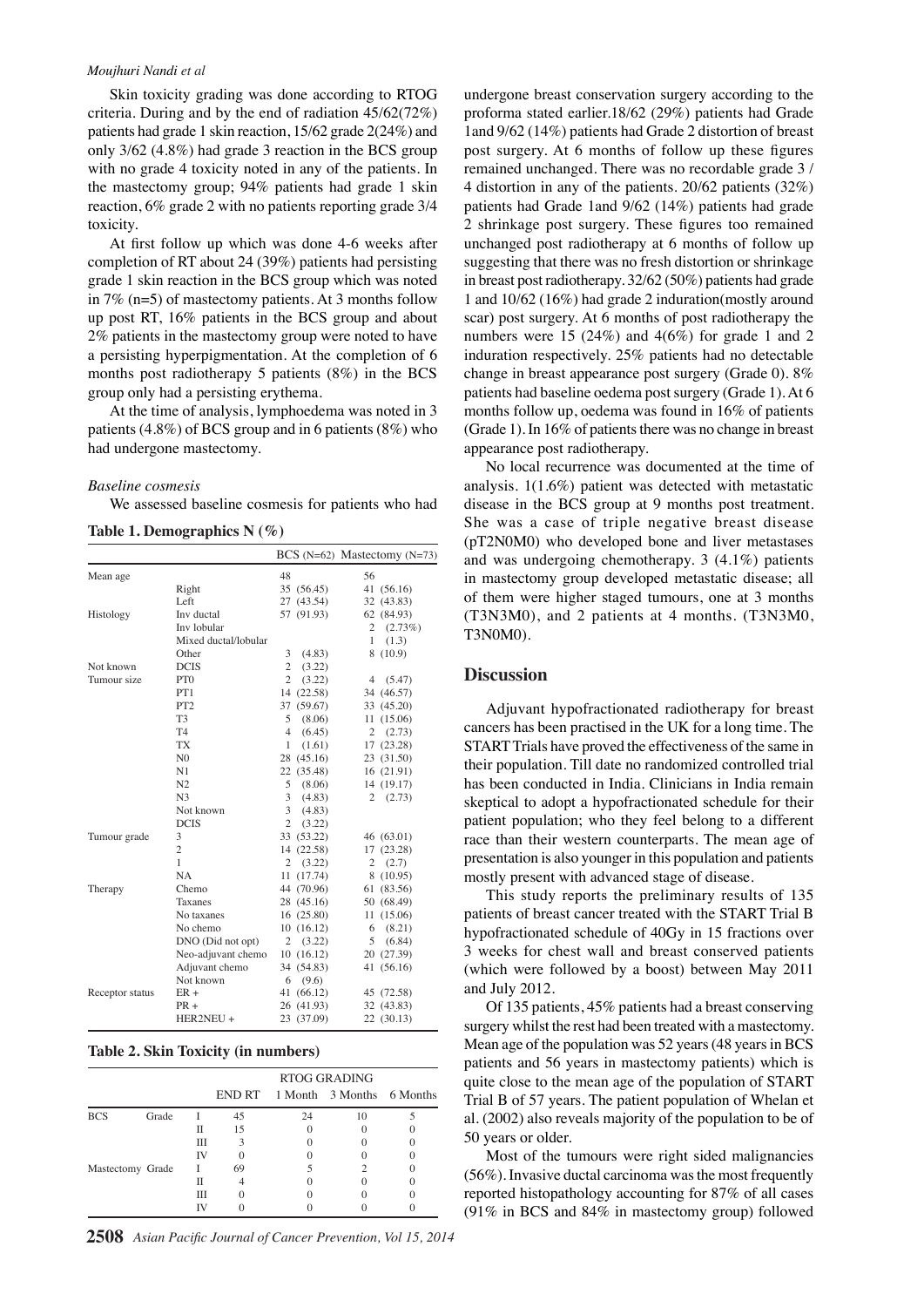#### *DOI:http://dx.doi.org/10.7314/APJCP.2014.15.6.2505 Hypofractionated for Breast Cancers-Preliminary Results from a Tertiary Care Centre in Eastern India.*

by invasive lobular accounting for 2% of cases in mastectomy group. There was 1 case of mixed ductal and lobular carcinoma in the mastectomy group. About 75% of cases reported in START Trial B were invasive ductal malignancies followed by invasive lobular malignancies accounting for  $11\%$  of cases. Mixed ductal/lobular accounted for about 2% of all cases. Grade III tumours were most common in our population in contrast to START Trial B population where majority of the cases were Grade II tumours (47%). Ontario trial too had lower grade tumours (Grade I=31%, Grade II-39%)

Most of the tumours in the BCS group were early staged tumours; p T1 and p T2 accounting for almost 80% of the cases. 45% of BCS cases were node negative; whereas in the mastectomy group tumours were of a higher stage with node positivity of about 70%. A look into the START trial population reveals 70% of tumours were upto 2 cm in maximum diameter. Node positivity was 20%. Thus the population was of early stage breast cancer cases. Again 90% of cases in START Trial had undergone BCS. In the Ontario trial too most of the tumours were 1-2 cm (50%), and about 20% of cases had a tumour size greater than 2 cm.

Majority of the tumours were ER positive (66% in BCS, 72% in mast); PR positivity ranged from 41-43% and Her 2 Neu positivity was about 22-23% across the population. About 13% cases were Her 2 Neu negative. If we look into the statistics of prevalence of hormone positivity in the subcontinent, it will reflect a similar picture. Faheem et al., reported a study detailing receptor positivity and its association with tumour characteristics in a breast cancer cohort from northern Pakistan; they showed ER, PR, and Her 2 Neu positivity to be 62%,  $60\%$ , and 38% in their patient population. Sofi et al., conducted a study in Srinagar with the objective of assessing hormone receptor positivity and its correlation with patient and tumour characteristics; he reported ER and PR positivity to be 66.3% and 63.4% respectively. Prevalence of receptor status in breast carcinoma patients in Eastern India revealed 75% ER positivity, 66.66% PR positivity and 25% Her-2/neu positivity (Chakrabarti et al., 2012). About 9-10% of cases were triple negative among the population and their mean age was younger (43-44 years).Clinico-pathologic features and survival on the basis of receptor status, a study done by Onitilo et al., revealed percentage of triple negative cases to be around  $13\%$  in his patient population of Marshfield Clinic/ St. Joseph's Hospital Cancer Registry. (Sen et al., 2012) reported about 27% of triple negativity in his population of cases from Eastern India.

About 70% cases received chemotherapy; of which 45% were treated with taxane based regimen. The institutional protocol is FEC-D regimen (Roche et al.,  $2006$ ) for node positive patients (3 cycles of 5 fluorouracil, epirubicin and cyclophosphamide 3 weekly followed by 3 cycles of tri weekly docetaxel) and FEC-75/FEC-100 for a total of 6 cycles in case of node negative patients. About 16% patients received chemotherapy in the neoadjuvant setting in the BCS cases; this was done to downsize the tumours so that breast could be conserved, neo-adjuvant chemotherapy was received by 27% of

cases in mastectomy group; these were locally advanced. Considering data of the START Trial B, only about 7% of patients received chemotherapy; of which 37% were treated with CMF regimen.

Most of the patients (83%) considering both in the BCS and mastectomy group had grade 1 reaction during and just after completion of radiation. Only about 5% patients had grade 3 reaction in the BCS group with no grade 4 toxicity noted in any of the patients. At the completion of 6 months post radiotherapy only 8% in the BCS group had a persisting erythema. Thus radiotherapy was very well tolerated by the Indian population with very less acute skin toxicity. De Antonio et al., assessed acute and late toxicity of using a hypofractionated schedule of 2.25 Gy to a total dose of 45 Gy to the whole breast and reported an incidence of 85% early reactions, consisting of skin erythema, in the hypofractionated group. Hijal et al. (2010) in his study of hypofractionated radiotherapy and adjuvant chemotherapy in breast cancer patients; reported an incidence of about 50% grade 1 skin reaction in patients who received radiotherapy and chemotherapy, 8% of grade 2 skin toxicity in the same group and 4% grade 3 reaction in the group of patients who did not receive any chemotherapy. There were no reported grade 4 toxicities. Pinnaro et al, (2010) in his study of 39 consecutive breast patients who underwent conservative surgery; refused adjuvant conventional radiotherapy regimen and were thus treated with an adjuvant accelerated hypofractionated radiotherapy schedule of 34 Gy in 10 daily fractions over 2 weeks to the whole breast, followed by an electron boost dose of 8 Gy in a single fraction to the tumour bed after 1 week; revealed that 49% had no acute skin toxicity at all. 41% patients had Grade 1, consisting in all cases of faint erythema, and 10% patients Grade 2 toxicity consisting of moderate erythema. The peak incidence of Grade 2 acute skin toxicity occurred at 1 week after the treatment ending with two patients having reactions confined to the boost area. No patient suffered Grade 3 or more acute skin toxicity.

About 40% patients had some distortion or shrinkage of the breast or induration around the scar post surgery. At the time of analysis these figures remained almost the same though there was a decrease in the induration around the scar. 25% patients had no detectable change in breast appearance post surgery. 8% patients had baseline oedema post surgery. At 6 months follow up 16% patients had an increase in breast size (Grade I) post radiotherapy and in 16% patients there was no change post radiotherapy. In START trial B; change in breast appearance (photographic) of the patients was assessed on a 3-point graded scale (none, mild, marked). Changes in breast appearance and breast hardness (patients with breast-conserving surgery) were the most common changes recorded. They reported mild change for 30% patients and marked change for only 3% patients by 5 years. They also said change in breast appearance (photographic) was less likely after 40 Gy than after 50 Gy. Also there was a significantly lower rate of change in skin appearance after radiotherapy for 40 Gy than after 50 Gy.

No local recurrence was documented at the time of analysis. A total of 4 patients developed metastatic disease